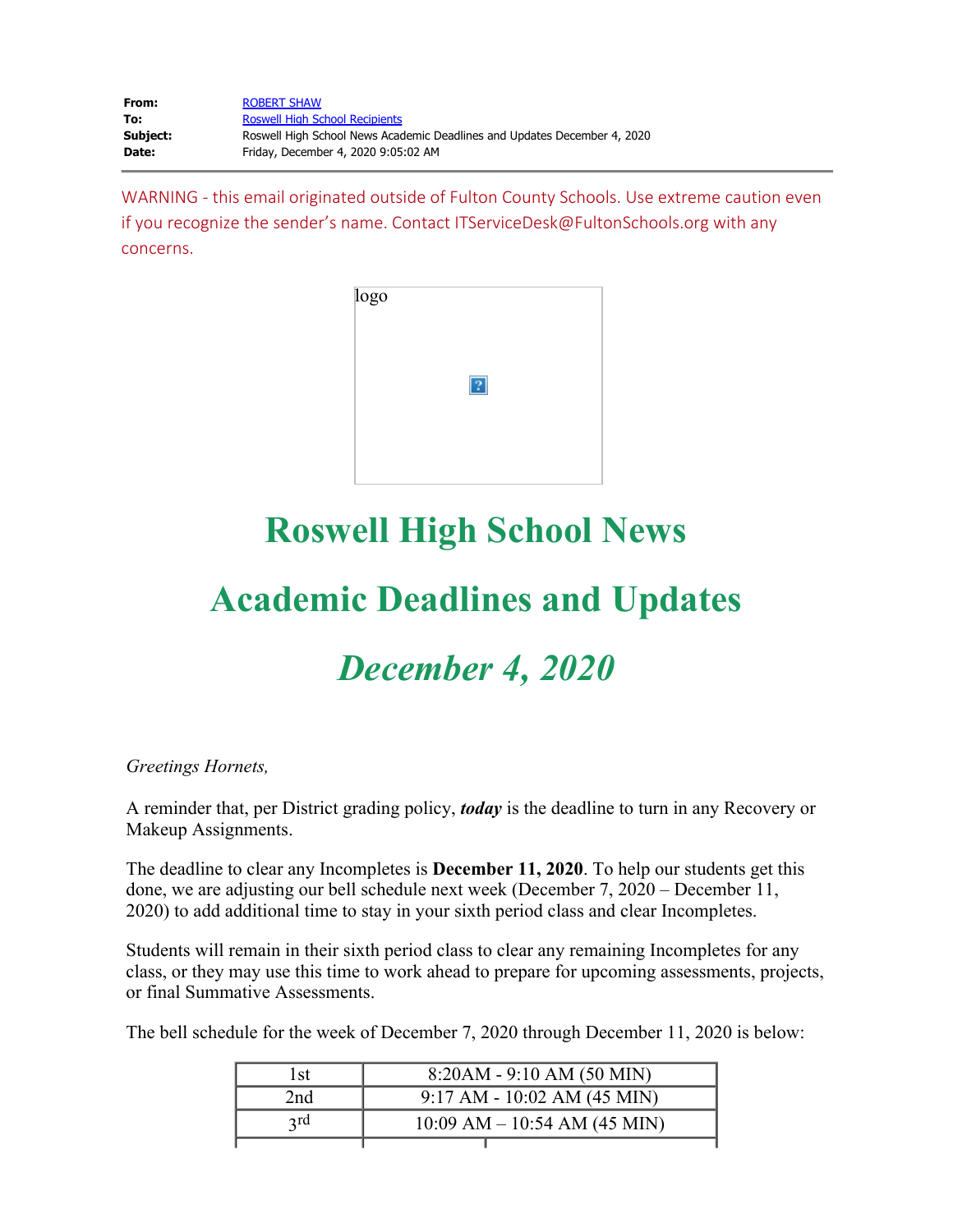|                                       | A Lunch                      | $11:01$ AM $- 11:26$ AM |  |
|---------------------------------------|------------------------------|-------------------------|--|
| 4 <sup>th</sup>                       | <b>B</b> Lunch               | $11:31 AM - 11:56 AM$   |  |
|                                       | C Lunch                      | $12:01$ PM $- 12:26$ PM |  |
|                                       | D Lunch                      | 12:31 PM $-$ 12:56 PM   |  |
| 5th                                   | $1:03$ PM - 1:48 PM (45 MIN) |                         |  |
| 6th                                   | 1:55 PM - 2:40 PM (45 MIN)   |                         |  |
| <b>Clearing</b><br><b>Incompletes</b> | 2:40 PM - 3:30 PM (50 MIN)   |                         |  |

Students in grades 9-12 who have no Incompletes for any Summative Assignments – for all classes, not just  $6<sup>th</sup>$  period-will be allowed to leave campus at 2:40 p.m. These students must have a ride and will not be allowed to linger on campus. Students who leave school and have Incompletes for Summative Assessments will face disciplinary consequences. Buses will run their normal routes at the normal times.

Teachers may hold work sessions or study sessions and are required to provide students a pass to attend these sessions during this time.

Teachers may also elect to combine classes so they may be able to work with remote students confidentially or hold parent meetings online.

Students who do not have a sixth period class but must stay at school and clear Incompletes may go to the Media Center and meet with Ms. Kirk, our graduation coach.

All of the information needed for the end of the semester is in one place at [www.roswellhornets.org](https://nam11.safelinks.protection.outlook.com/?url=http%3A%2F%2Fwww.roswellhornets.org%2F&data=04%7C01%7Cmurphys%40fultonschools.org%7Cf9ee01e7f1384ce3129308d8985d9640%7C0cdcb19881694b70ba9fda7e3ba700c2%7C1%7C0%7C637426875016214960%7CUnknown%7CTWFpbGZsb3d8eyJWIjoiMC4wLjAwMDAiLCJQIjoiV2luMzIiLCJBTiI6Ik1haWwiLCJXVCI6Mn0%3D%7C1000&sdata=ln6peoISK%2Fdf2bBDUYADMtBozOHvoZ%2B6iVP1jHGgMBU%3D&reserved=0) . Click [HERE](https://www.fultonschools.org/cms/lib/GA50000114/Centricity/ModuleInstance/50391/Community20202021.pdf) for more information.

#### **Face to Face or Remote Learning Next Semester?**

Make your decision now. The Election Window is open between November 19th and December 11th. Click **[HERE](https://nam11.safelinks.protection.outlook.com/?url=https%3A%2F%2Ffultonschools.az1.qualtrics.com%2Fjfe%2Fform%2FSV_1SlCTwRkD5mz8mp&data=04%7C01%7Cmurphys%40fultonschools.org%7Cf9ee01e7f1384ce3129308d8985d9640%7C0cdcb19881694b70ba9fda7e3ba700c2%7C1%7C0%7C637426875016214960%7CUnknown%7CTWFpbGZsb3d8eyJWIjoiMC4wLjAwMDAiLCJQIjoiV2luMzIiLCJBTiI6Ik1haWwiLCJXVCI6Mn0%3D%7C1000&sdata=J1PFYF1XfIel3DV1dJTyi6IocY3KpRiYQaAF%2FDQyI9g%3D&reserved=0)** for the survey.

Remember that you can view the learning environment for your student for next semester in the Infinite Campus Parent Portal.

Finally, good luck to our Varsity Football team in the 2<sup>nd</sup> Round of the GHSA 7A Playoffs this evening at Norcross.

*Have a great weekend!*

Sincerely,

Robert

Robert Shaw Ed.D.

Principal